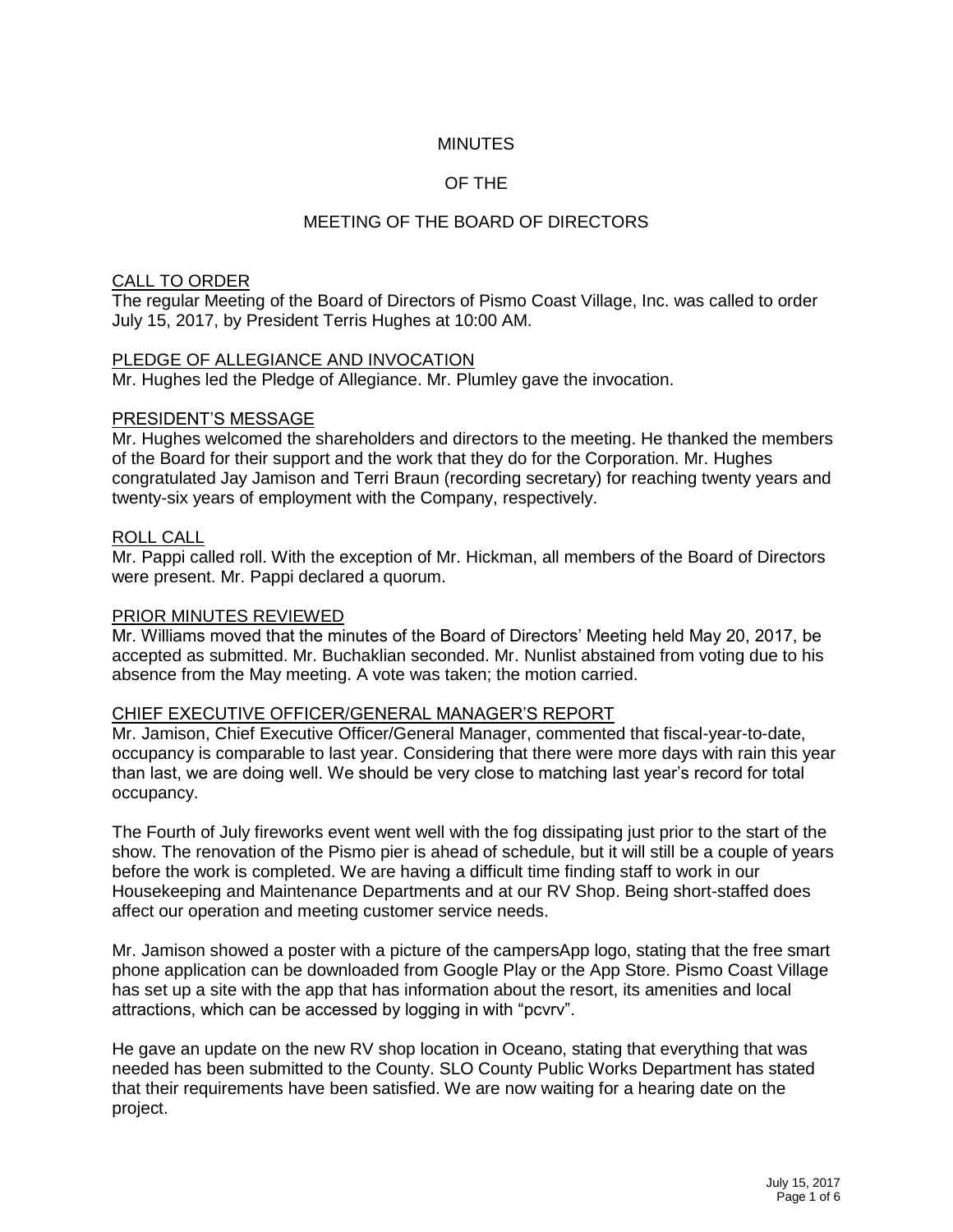Last week, he spoke to the representatives for the Verizon cell tower being erected in Storage Lot A. They were waiting to get confirmation that Pismo Coast Village received their check. The project should start in the next few weeks. The cell tower will be installed on the northeast corner of our property. Also planned for A-Lot is the new lift station for the City of Pismo Beach, however, this project has been delayed because bids for the project came in significantly higher than budgeted. They are making adjustments to the project and seeking additional funds. The project is now tentatively planned for Fall/Winter 2017/2018. The same is true for the Oceano Community Services District's drainage project, with the bidding coming in higher than budgeted. This project has been delayed until the summer of 2018.

He reported on the recent change to the resort's satellite television system, and said that everything is operational with the exception of one detail. The issue we are having now is with our channel lineup not matching what we have published. The Public Broadcasting Channel (PBS) is not the feed that we expected, and we are trying to resolve that issue. We also have an issue with guests with older television sets that do not accept high-definition channels as well as new televisions do. Staff is spending considerable time assisting guests with reprogramming the television with the guest's remote. Mr. Jamison also stated that televisions and other electronic equipment should not be disposed of in trash dumpsters as they are considered hazardous waste and must be recycled appropriately.

### EXECUTIVE AND PERSONNEL & COMPENSATION/BENEFITS COMMITTEE REPORT

Mr. Nelson, Chair of the Personnel and Compensation/Benefits Committee, reported that there was a joint meeting held yesterday. With the exception of Mr. Pappi, all committee members were present. At the meeting, they discussed the status of the resort. The Committee reviewed and approved the annual review proposals for two of Mr. Jamison's direct report employees. Also discussed was the Company's 401(K) Plan. Mr. Nelson reported that we are still in discussions with PayChex and Merrill Lynch on their proposals to provide 401(K) Plan services for the Company. The Executive and Personnel & Compensation/Benefits Committees will meet with representatives from PayChex and Merrill Lynch at their meeting to be held August 18, 2017. The Committee will have a recommendation to present to the Board during Closed Session today pertaining to long-term disability coverage as part of the Company's benefit program.

### FINANCE COMMITTEE REPORT

Mr. Hardesty, Chair, said that the Finance Committee met this morning. The Committee reviewed the financial statement for June 2017 and found nothing out of the ordinary. A review of the balance sheet showed it to be very strong. The completed capital expenditures were reviewed, as were those projects that were not completed and will be carried over to next year. Also reviewed were the second drafts of the operating and capital expenditure budgets for fiscal year 2017/2018. The Committee will present a motion to pay down the existing loan debt during Closed Session.

## OPERATIONS COMMITTEE REPORT

Mr. Plumley, Chair, said that the Operations Committee met this morning. All committee members were present. The Committee discussed the comments submitted by shareholders and guests posted on the [www.guestreviews.com](http://www.guestreviews.com/) report, but would also like to receive a report with the comments that are submitted on the Resort's car passes. The Committee discussed a letter from a shareholder regarding Prime Time dates on the 2018 Shareholder Information Manual/Calendar. Also discussed was the current method of trash collection in the Resort, and they will continue discussion on this topic at a future meeting.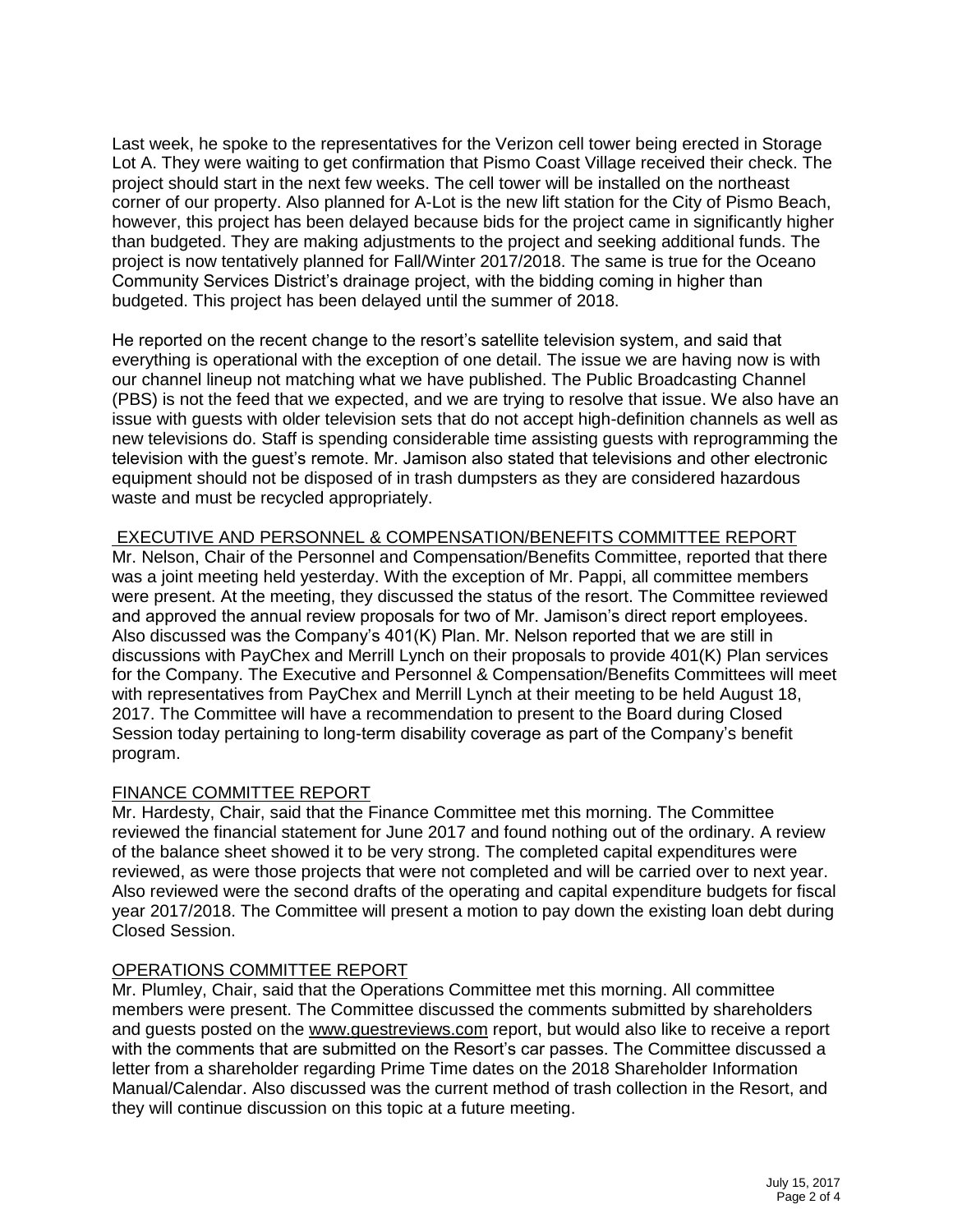# AUDIT COMMITTEE REPORT

Mr. Enns, Chair, said the Committee met yesterday. All committee members were present with the exception of Mr. Hickman. The Committee discussed the engagement letter from the outside accounting firm, Brown Armstrong Accountancy Corporation, specifically reviewing the duties assigned and their performance on those items.

## ENVIRONMENTAL, HEALTH & SAFETY ADVISORY COMMITTEE REPORT

Mr. Buchaklian, Chair, reported that the Committee met yesterday. Charles Amian, Operations Manager, gave the Committee an update on accidents and injuries to guests and employees. The Committee interviewed RV Technician John ( also known as "Jack") . The revised Tsunami Evacuation Plan was discussed and an additional change was made. The Committee also toured the Maintenance Yard and updated their List of Advisories.

### NOMINATING COMMITTEE REPORT

Mr. Hearne, Chair, said that the Nominating Committee met yesterday. All committee members were present. The Committee interviewed one returning candidate for Board membership, reviewed the Active Board Application Log, and the List of Interviewed Applicant's List.

### SHAREHOLDERS' COMMENTS

A shareholder stated that she was concerned about the lighting in the Resort. She asked if the lighting at the palm trees is turned off, because it is dark at night by her campsite. The palm trees used to be lighted. Mr. Jamison said that this has been a problem because guests turn off the breaker at the pedestal by mistake. We are discussing isolating the switches to prevent this from happening.

A shareholder said that she had been looking forward to participating in the Recreation Department's Yoga classes. Unfortunately, the class was not offered this summer. Mr. Jamison said that, because the person that was qualified as a yoga instructor is no longer employed by the Company, the class was not offered this year.

A shareholder commented that he has staying in the Resort for more than thirty years, and is pleased with the improvements that have been completed. He thanked Mr. Jamison and staff for the great job that they do. He asked if the Encore television channel would be available in the future. Mr. Jamison said that the Encore channel is not in the channel packages that we are subscribed to, but could be considered when changes are made. The shareholder commented that it is getting more difficult to make reservations for the desired dates due to the resort being so busy.

A shareholder said that the landscaping company is not doing a good job with cutting the grass and weeds in many areas. Mr. Jamison stated that we are currently getting bids from potential landscaping companies to make a change in service providers.

A shareholder said that last week she saw a homeless person in her campsite at about 1 AM, and was quite concerned. She did not know how to get in touch with Security staff. She also stated that she was walking around the resort at about 10:30 PM, and there were lots of people riding bikes. She was under the impression that guests were not supposed to be riding bikes in the resort at night. They could not see her and she could not see them, and this is a safety issue.

Ron Nunlist asked why the rating on the [www.guestreviews.com](http://www.guestreviews.com/) report for the internet service had not gotten better. Mr. Jamison said that it had, however, the report is on a rolling twelve month cycle, so it will take awhile for the rating to reflect the improvement.